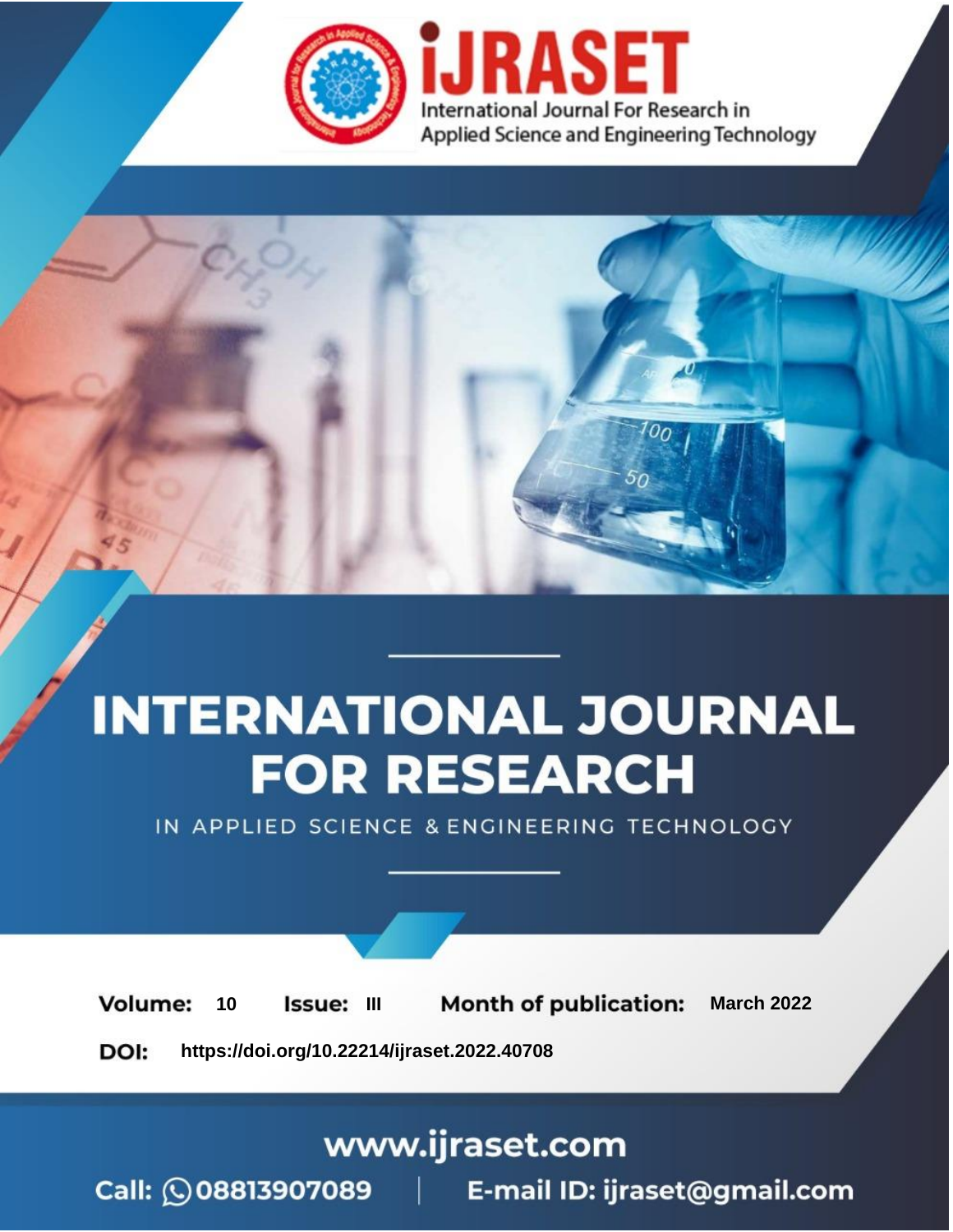### **Review Paper on Automated Domestic Vacuum Cleaner Robot**

Abhishek Sutar<sup>1</sup>, Ashish S<sup>2</sup>, Gagan Deep K<sup>3</sup>, Prashanth Kumar K M<sup>4</sup>, Prof. Deepthi Raj<sup>5</sup>

*1, 2, 3, 4Department of Electronics & Telecommunication Engineering, Dayananda Sagar College of Engineering* Bengaluru, India *<sup>5</sup>Assistant Professor, Department of Electronics & Telecommunication Engineering Dayananda Sagar College of Engineering Bengaluru, India* 

*Abstract: Modern households are moving towards automation, there by delivering convenience and reducing time spent on house chores. While vacuum cleaners have made cleaning easier, they are large, noisy and bulky for everyday use. It is there for necessary to improve the technology of vacuum cleaning to reduce these deficiencies. As of 2021 due to the ongoing pandemic of Covid-19, keeping our living space clean and sanitized has become a high priority. The work load of people is shifted from offline work in offices to online work at home, due to which the workload has increased greatly on many people, which may lead some people to disregard cleaning their surroundings. In the present-day scenario, all members of a family are busy with their work and are to clean the house. The cleaning robot helps to clean and sanitize the floor just by simply pressing a switch. This also cuts down the extra labor used in the house for cleaning purpose. Above being the case, motivated for the design and development of an automatic cleaning robot - "Automated Domestic Vacuum Cleaner Robot" that does all the cleaning and sanitizing work with a simple press of a button.*

*Keywords: Vacuum cleaner, robot, remote control, autonomous cleaning, Arduino uno*

#### **I. INTRODUCTION**

#### *A. Overview*

Robots are widely used in modern industrial manufacturing, in households, entertainment, and the security sector; some robots are built and developed for various applications to support humans as companion, caretaker, or domestic support. With such wide popularity and usage of robots worldwide, it is significant to use robots to overcome the real-time problems. A major challenge the world is facing in current pandemic situation is hygiene and sanitization. Usages of autonomous robotic vacuum cleaners help us to overcome this problem.

#### *B. Automation*

"Automation is the creation and application of technologies to produce and deliver goods and services with minimal human intervention. The implementation of automation technologies, techniques and processes improve the efficiency, reliability, and/or speed of many tasks that were previously performed by humans".

Autonomous models have two operating modes:

- *1*) Open loop: In open-loop control, the control action from the controller is independent of the "process output".
- *2)* Closed loop (feedback): In closed-loop control, the control action from the controller is dependent on the process output.



Open Loop Control System

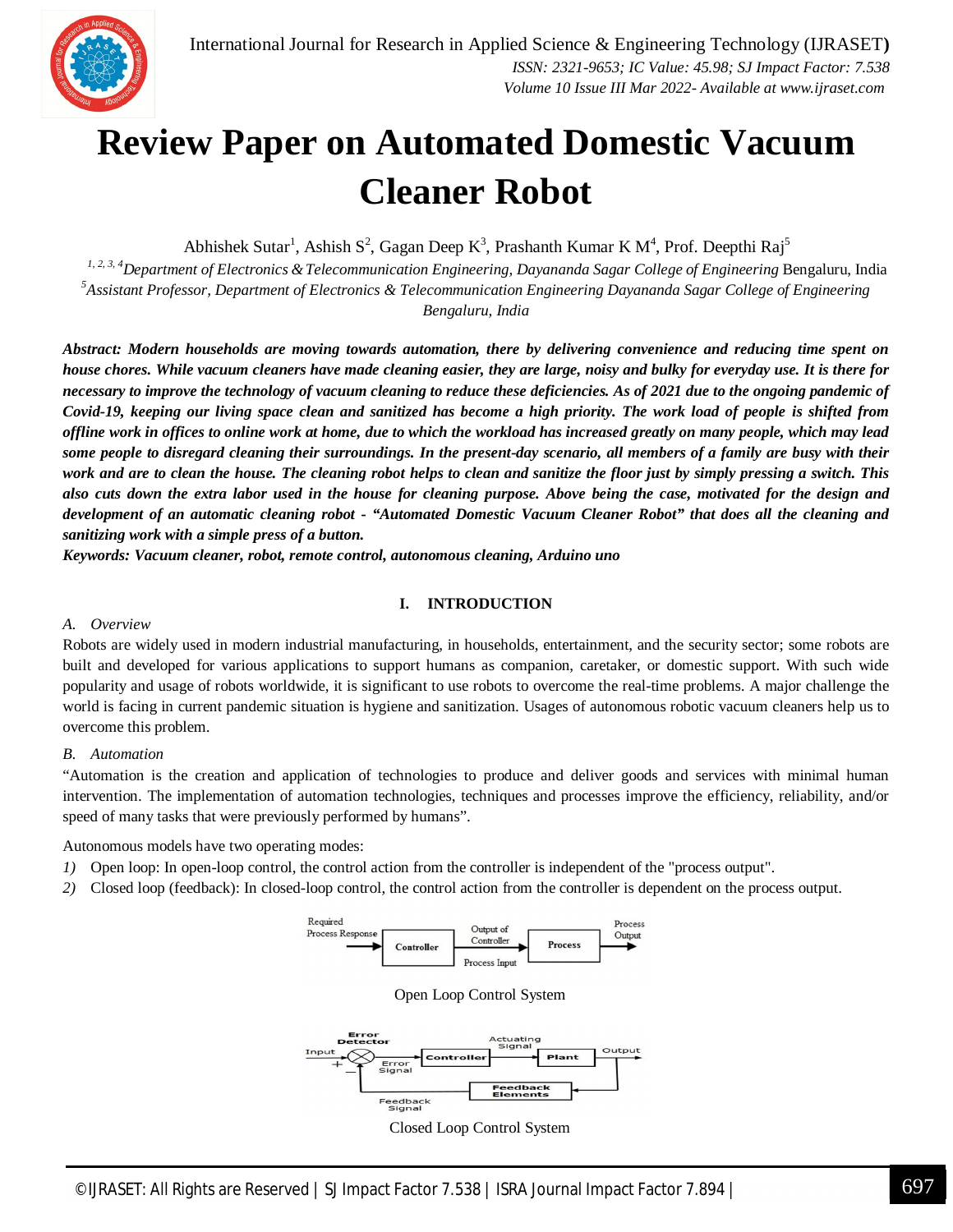

International Journal for Research in Applied Science & Engineering Technology (IJRASET**)**

 *ISSN: 2321-9653; IC Value: 45.98; SJ Impact Factor: 7.538 Volume 10 Issue III Mar 2022- Available at www.ijraset.com*

#### *C. Robotics*

"Robotics is the intersection of science, engineering and technology that produces machines, called robots, that substitute for (or replicate) human actions". Robotics involves design, construction, operation, and use of robots. The aim of robotics is to design machines, which can help and assist humans. Robotics is cumulation of mechanical engineering, electrical engineering, information engineering, mechatronics, electronics, bioengineering, computer engineering, control engineering, software engineering, and others. Robots are substitute for humans, which can replicate human actions. Robots are used in multipurpose real-time applications such as home automation; they can also be used in dangerous environments like radioactive environment, detection and deactivation of bomb scenario, manufacturing processes which are toxic to humans (for example, in space expeditions, underwater, in high temperature environment, and cleaning up biohazard wastes and highly contaminated waste). Robots can take on any form but some are inclined to resemble humans in appearance. This helps in the acceptance of a robot in certain replicative behaviors performed by people. Such replicative behaviors are walking, lifting, speech, cognition, or any other human activity. Robots are efficient in mimicking human actions thus help in overcoming the limited skilled labour workforce in the society.

#### **II. LITERATURE SURVEY**

#### *A. Irawan, Yuda, Muhardi, Muhardi, Ordila, Rian, AND Diandra, Roni. "Automatic Floor Cleaning Robot Using Arduino and Ultrasonic Sensor" Journal of Robotics and Control(JRC). (July 2021)*

This paper discusses about information regarding several parts, namely of an Ultrasonic Sensor, Motor Shield L298, Arduino Uno microcontroller, Servo, and Dc Motor. This tool works when the Arduino Uno microcontroller processes the ultrasonic sensor as a distance detector and a DC motor as a robot driver, then the DC motor is driven by the Motor Shield L298. When an ultrasonic sensor detects a barrier in front of it, the robot will automatically look for a direction that is not a barrier to the floor cleaning robot. The distance value on the sensor has been determined, that is, when the distance read by the ultrasonic sensor is below 15 cm. The results of testing the value of the ultrasonic sensor distance found different conditions that occur. In a distance of> 15 cm, the condition of the prototype cleaning robot for the road floor cleaning is obtained, while the distance <15 cm, the condition for the prototype of the street floor cleaning robot has stopped**.**

#### *B. "Design and Manufacturing of Automatic Classroom Vacuum Cleaning Robot" by Aniket A Somwanshi; Sanjay B Matekar. Publisher - International Journal of Engineering Research & Technology (IJERT). (October 2019)*

Robot an electromechanical device automates the work process in many areas like industrial power plants, military applications, domestic work, agricultural applications, etc. Robots are reliable means to carry objects, clean an area, etc. at places where human interventions are rather impossible or can cause hazardous effect on human health i.e., at nuclear power plants, chemical factories. The design prototype of Automatic Classroom Vacuuming Robot is discussed in thispaper (using User Interface Elements in Power Control of Electronic Devices employedinOffice/ConsumerEnvironments).Thispaperalsosummarizestherecentresearch towards the design of wheels, design of chassis, motor calculations for navigation, vacuum design in the implementation of automatic vacuum cleaner. There were different types of wheels tested for the design of the robot. The wheels that were considered are origami wheels, track wheels, lopper wheels. Origami wheels were de formable in shape and size. Track wheels were mainly used in tank robots, which did not serve the purpose. Lopper wheels were the wheels that were used in the robot they had created, which was derived according to the requirement. It was observed that Lopper wheels would be easier to manufacture and economic as well. The Lopper wheels were manufactured and tested. The three loped lopper wheels had the problem of sequential fluctuations. In order to overcome this problem, a wheel having five lopes was tested. The results showed that the fluctuations were reduced gradually. A seven-loped wheel was manufactured and tested. The results of this wheel testing indicated a considerable reduction influctuations, so, the seven loped wheel was selected. The chassis was designed based on the required motion and the load that had to be carried. Vacuum cleaner selection was based on Bernoulli's Principle. Bernoulli's the or emimplies that if the fluid flows horizontally so that no change in gravitational potential energy occurs, then a decrease in fluid pressure is associated with an increase in fluid velocity.

#### *C. "Design and Development of Automatic Cleaning and Mopping Robot" by P.S. Aditya; R. Tejas; V. Sai Varun; B. N. Prashanth. IOP Conference. (2019)*

This paper reports "how to minimize the cost of your robot". The design procedure for creating the cleaning robot is what they have discussed at the starting of the paper. The steps for that are, deciding on how the process of cleaning and moping to be done, then the mechanical design of the chassis.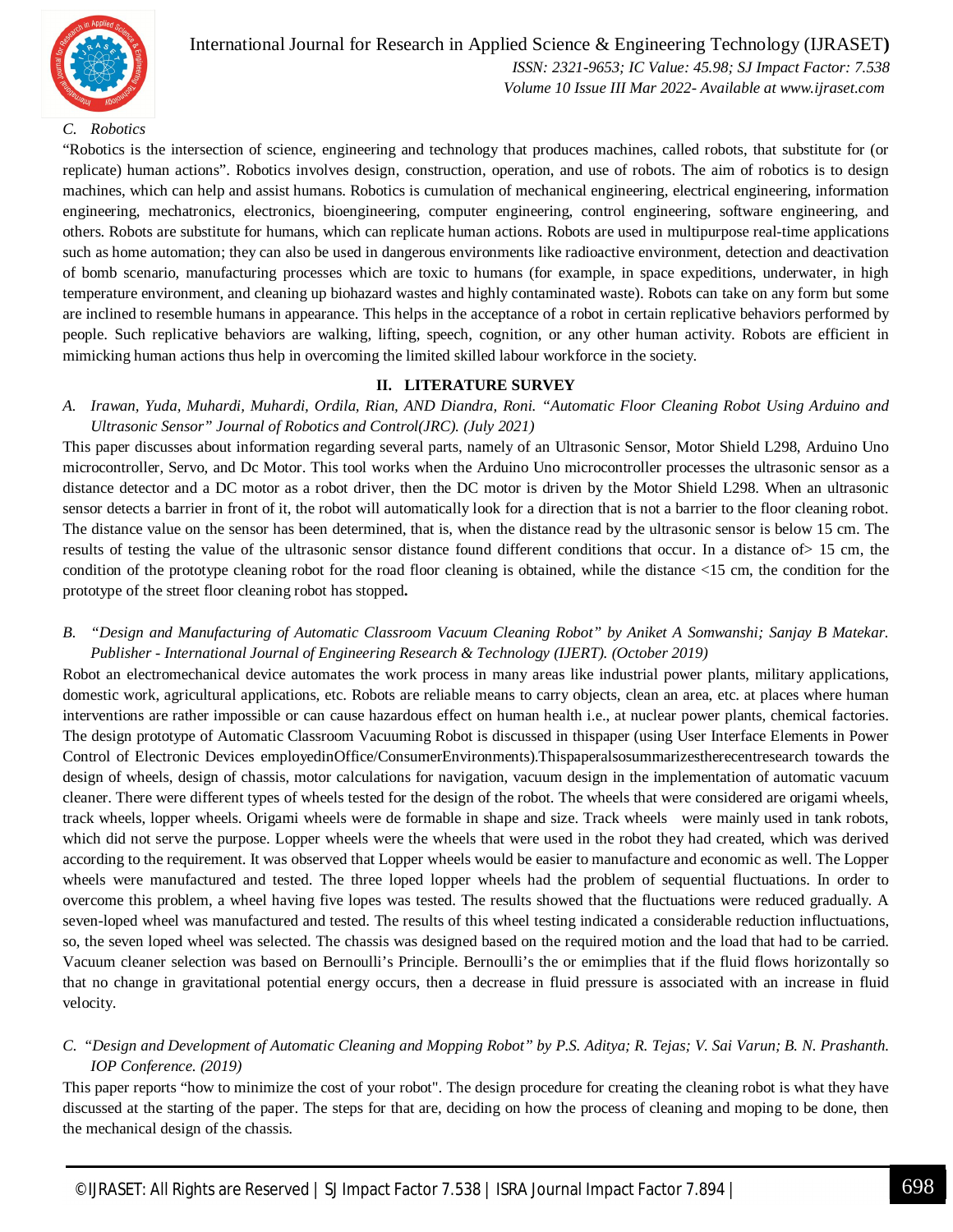

#### International Journal for Research in Applied Science & Engineering Technology (IJRASET**)**  *ISSN: 2321-9653; IC Value: 45.98; SJ Impact Factor: 7.538 Volume 10 Issue III Mar 2022- Available at www.ijraset.com*

After this, we have the decision of choosing the right electronic equipment for it and buying the same. Finally assemble all the parts, then test and calibrate the robot. The working of the robot they have built follows per set path starting from one end of the room and finally completes the entire room cleaning. After reaching the other end of the room, robot changes its direction and follows the path perpendicular to the previous path. Robot changes the path if it encounters an obstacle. The movement technique used for the robot is a simple snake movement. The robot that was manufactured facilitated both mopping and vacuuming mechanism. It could work in both manual and automatic modes. Different approaches they took to build their robot where the power supply to the robot was chose to be led acid batteries to reduce the cost of the robot. The IR sensors, which were in use by most of the existing cleaning robots, were replaced by the Ultrasonic sensors, which were more accurate. The bumper switches i.e., the limit switches were preferred over other non-contact sensors to increase the efficiency of the robot. The robot could cover around 90-92% of the area by their methodologies and rest of them could be cleaned by using the mobile phones, which could be connected to the robot via the Bluetooth.

#### *D. "Vision-Based Dirt Detection and Adaptive Tiling Scheme for Selective Area Coverage" by Balakrishnan Ramalingam; Prabakaran Veerajagadheswar; Muhammad Ilyas;Mohan Rajesh Elara; Arunmozhi Manimuthu. Publisher-Hindawi. (December 2018)*

This paper discusses about information regarding visual dirt detection algorithm and an adaptive tiling-based area coverage scheme for reconfigurable morphology robot. A three- layer filtering framework was used for Visual dirt detection, which includes edge detection, periodic pattern detection filter, and noise filtering. The periodic step patterned detection filter, step filters out the background of the floor image leaving only the dirty parts. The self-filtering technique is used to compute the appropriate filter function for the detection and identification of floor pattern frequency. The edge detection and enhancement step performs the edge detection and enhancement on the background subtracted floor images. The last part here is the noise removal and dirt analysis, which removes the noise that is being present in the previous stages using median filter. A tetromino, which consists of quad polyominoes is what is used by them. The detail description of the tetromino tiling algorithm and adaptive tiling scheme for segmented dirt area coverage planning described completely in this paper. Some of the things discussed are tetromino tiling theory, adaptive tetromino tiling algorithm, comparison with Ttrominoes. There were two experiments performed to validate the visionbased adaptive selective area coverage scheme in their work. The initial one was conducted for validating the dirt detection algorithm with real images of dirt and images collected from dirt database and latter experiment was for validating the adaptive tiling scheme with generated dirt map. The robustness of the visual dirt detection algorithm assessed by measuring the dirt detection ratio of different surfaces with various kinds of dirt types multimedia contents to the MUs. The objective is to eventually maximize the system delivery capacity. Simulation results demonstrate that the CSF provides the best performance in terms of hit rate and system delivery capacity.

#### *E. "Development of a vacuum cleaner robot" by T.B. Asafa; T.M. Afonja; E.A. Olaniyan; H.O. Alade. Publisher-Mechanical Engineering Department, Ladoke Akintola University of Technology, P.M.B. 4000, Ogbomoso, Nigeria. (December 2018)*

Designing a Robot Layout of the electrical components, effective interaction with real- world objects, restrictions in movement and many other important factors must be thought of before building a prototype. Working on calculation and design by ourselves using trial and error method takes a lot of time however this paper helped us in this regard, as it talks about the model design, restrictions and cleaning area along with the design and circuit layout interaction furthermore Performance evaluation of the prototype was easy thanks to this paper. Basics of building an automated robot for cleaning has multiple blocks namely Navigation, Collision detection, vacuuming and many more, each type of blocks and their interactions must be in sync for the robot to work properly without any error. Design of the chassis, circuit for the limited space, navigation, and vacuum was made easy along with challenges faced, recommended changes and improvements, approximate cost, and code expectations thanks to the detailed explanation in the Report.

#### *F. "Lessons Learned from Robotic Vacuum Cleaners Entering in the Home Ecosystem" by F Vaussarda; J Fink; V Bauwens; P Retornaz; D Hamel; P dilllenbourg; F Mondada. Publisher – Research Gate. (October 2014)*

This paper emphasizes on how to deal with the faults of previous robotic vacuum cleaners, learn from them and to overcome these faults effectively by making necessary changes in the design of the robot. Analyzing the energy crisis that may occur in the future generation this report also has documented about the efficient use and management of energy by optimized power distribution in the system. The article deals with various navigation techniques that can be used in the vacuum robots for efficient usage of energy in the system. Based on the power ratings of our design we can choose the best navigation method that can be used.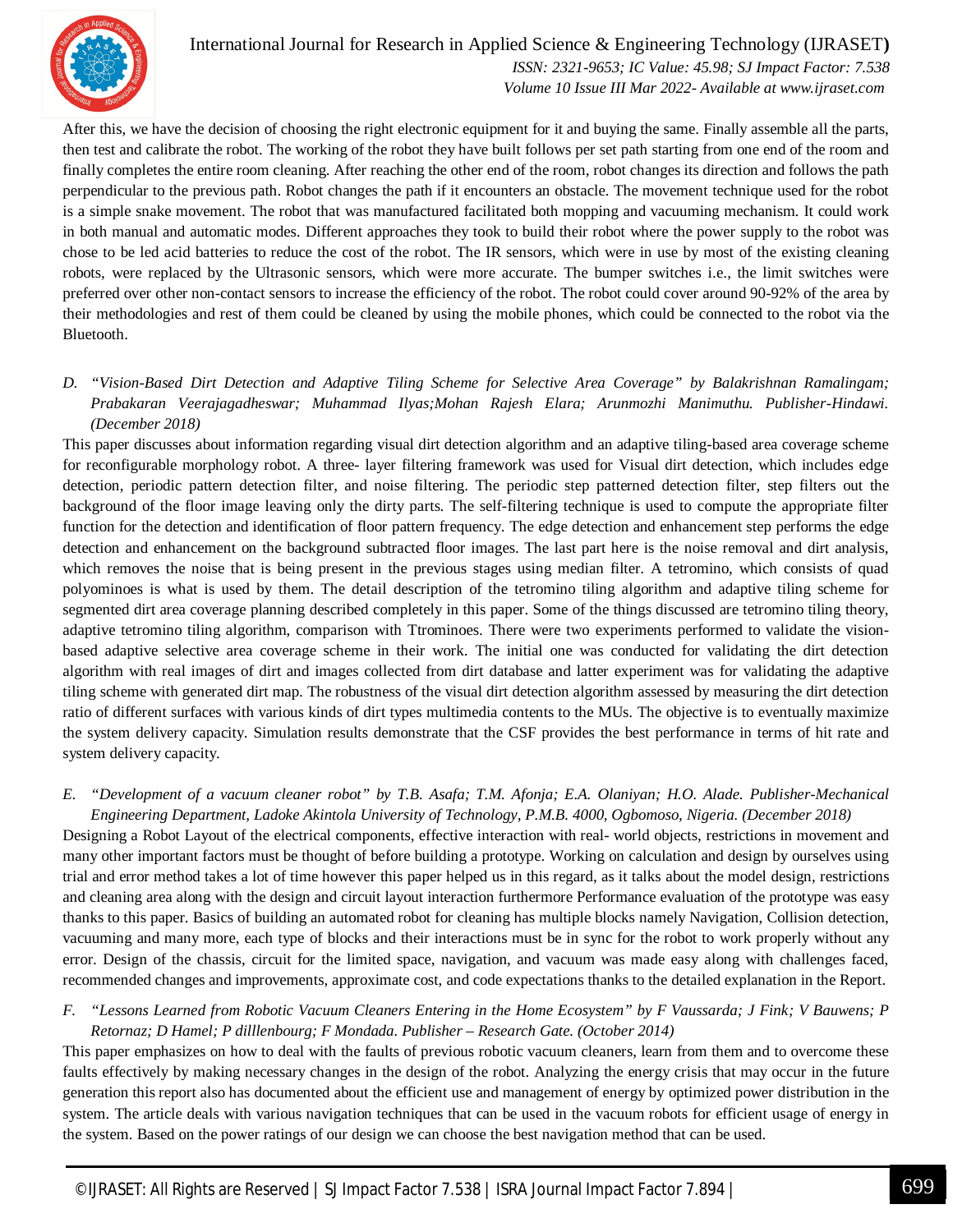

#### International Journal for Research in Applied Science & Engineering Technology (IJRASET**)**

 *ISSN: 2321-9653; IC Value: 45.98; SJ Impact Factor: 7.538 Volume 10 Issue III Mar 2022- Available at www.ijraset.com*

Thus, the main aspects covered in this article are: Power management: Talks about effectively operating the system and cycle between the active and inactive components to increase the battery life of the unit. Navigation Techniques: Goes through multiple types of navigation which and their power consumption and accuracy of each type of navigation techniques used.

#### **III. CONCLUSION**

Households are becoming more automated, resulting in greater convenience and less time spent on home duties. While vacuum cleaners have made home cleaning easier, they are sometimes too noisy and cumbersome to be used on a regular basis. This robot shows the outcomes of the development of an autonomous mobile robot based on some new ideas that have emerged in this field over the last decade. It is capable of performing both sanitizing and vacuuming. The shape of the robot is well suited for the application, especially for a task like cleaning along a wall, around legs and in corners. Furthermore, the front panel with the sharp distance sensors is able to identify obstacles which then allow the robot to move in an obstacle free path. The developed robot is capable of dealing with a real environment in real-time. The combination of the robot's shape, its sharp distance sensor system and its algorithm play well together and make the task of cleaning and sanitizing an unknown and unstructured environment feasible. It is able to contour an environment composed of walls and corners in an acceptable time. The change in the direction and the speed of the wheels will be matched accordingly. This project was centralized keeping in mind the dust encountered in Indian households. Its sanitizing feature is specifically curate for the present pandemic. It is very helpful as it plays a vital role in cleanliness of the society.

#### **REFERENCES**

- [1] Irawan, Yuda, Muhardi, Ordila, Rian, AND Diandra, Roni. "Automatic Floor Cleaning Robot Using Arduino and Ultrasonic Sensor" Journal of Robotics and Control(JRC) July 2021.
- [2] Jaeseok Kim, Anand Kumar Mishra, Raffaele Limosani, MarcoScafuro, At. All. "Control strategies for cleaning robots in domestic applications: A comprehensive review", International Journal of Advanced Robotic Systems, July-August2019.
- [3] Aniket A Somwanshi, Sanjay B Matekar, "Design and Manufacturing of Automatic Classroom Vacuum Cleaning Robot", International Journal of Engineering Research & Technology (IJERT), Vol. 8 Issue 10, October-2019.
- [4] P.S. Adithya, R. Tejas, V. Sai Varun, B.N. Prashanth, "Design and Development of Automatic Cleaning and Mopping Robot", IOP Conf. Series: Material Science and Engineering 577(2019).
- [5] Balakrishnan Ramalingam; Prabakaran Veerajagadheswar; Muhammad Ilyas; Mohan Rajesh Elara; Arunmozhi Manimuthu, "Vision-Based Dirt Detection and Adaptive Tiling Scheme for Selective Area Coverage", Hindawi. December-2018.
- [6] T.B. Asafa, T.M. Afonja, E.A. Olaniyan, H.O. Alade, "Development of a vacuum cleaner robot", Alexandria Engineering Journal, Volume 57, Issue 4, December2018.
- [7] F.Vaussarda, J.Fink, V.Bauwens, P.Retornaz, D.Hamel, P.Dillenbourg, F.Mondada, "Lessons Learned from Robotic Vacuum Cleaners Entering in the Home Ecosystem", Robotics and Autonomous Systems · October2014